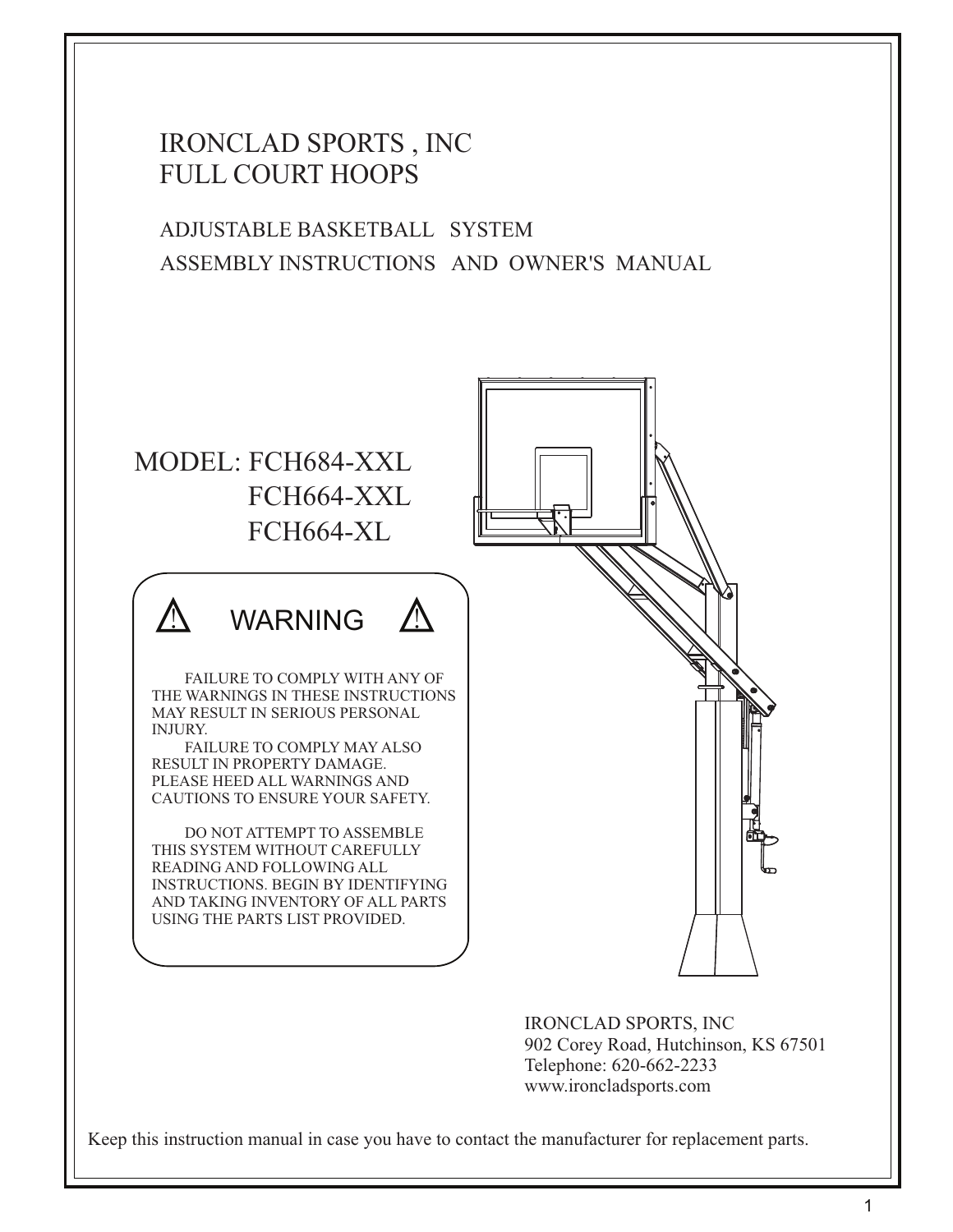#### TOOLS AND MATERIALS REQUIRED FOR ASSEMBLY (Not Included)

- 
- 
- 
- 4. 3/4" Wrench
- 
- 
- 7. Hammer or Mallet
- 8. Tape Measure
- 9. Shovel
- 1. 2 Adjustable Wrenches 10. Concrete-1/2 yard or 14-16<br>2. Socket Set 10. Bags. (80 lb. bags) 2. Socket Set Bags, (80 lb. bags)<br>3. 9/16" Wrench 11. Phillips Head Screw
	- 11. Phillips Head Screwdriver
	- 12. A minimum of 2 Ladders
- 5. 15/16" Wrench 13. Carpenter's Level<br>6. <sup>1</sup>/<sub>2</sub>" Wrench 14. Water Supply
	- 14. Water Supply

# \*\***A MINIMUM OF SIX ADULTS IS REQUIRED TO LIFT UNIT INTO PLACE\*\***



## **STOP! BEFORE YOU START STOP!**

A. Identify and inventory all parts using the checklist boxes in the parts list. Be sure to keep the hardware bags and their contents separate. If any parts are missing call our Customer Service Department (620-662-2233).

B. Test fit all Bolts by inserting them into the respective hole. If necessary, carefully scrape away any excess powder coating buildup from inside the holes. Do not scrape away all of the powder coating. Bare metal may rust.



# SAFETY INSTRUCTIONS



 $\bullet$  If using a ladder during assembly, use extreme caution. Follow all warnings and cautions on the ladder carefully.  $\bullet$  6 people are required to lift the unit into place. • Before digging, contact the appropriate agency to locate underground power cables, gas, and water lines. Do not install the system within 20 feet of overhead power lines. • Climate, corrosion, or misuse could result in system failure.  $\bullet$  If technical assistance is required, contact the manufacturer.  $\bullet$  Minimum operational height is 5' to the Rim. Most injuries are caused by misuse and /or failure to follow instructions. Use caution when using the system.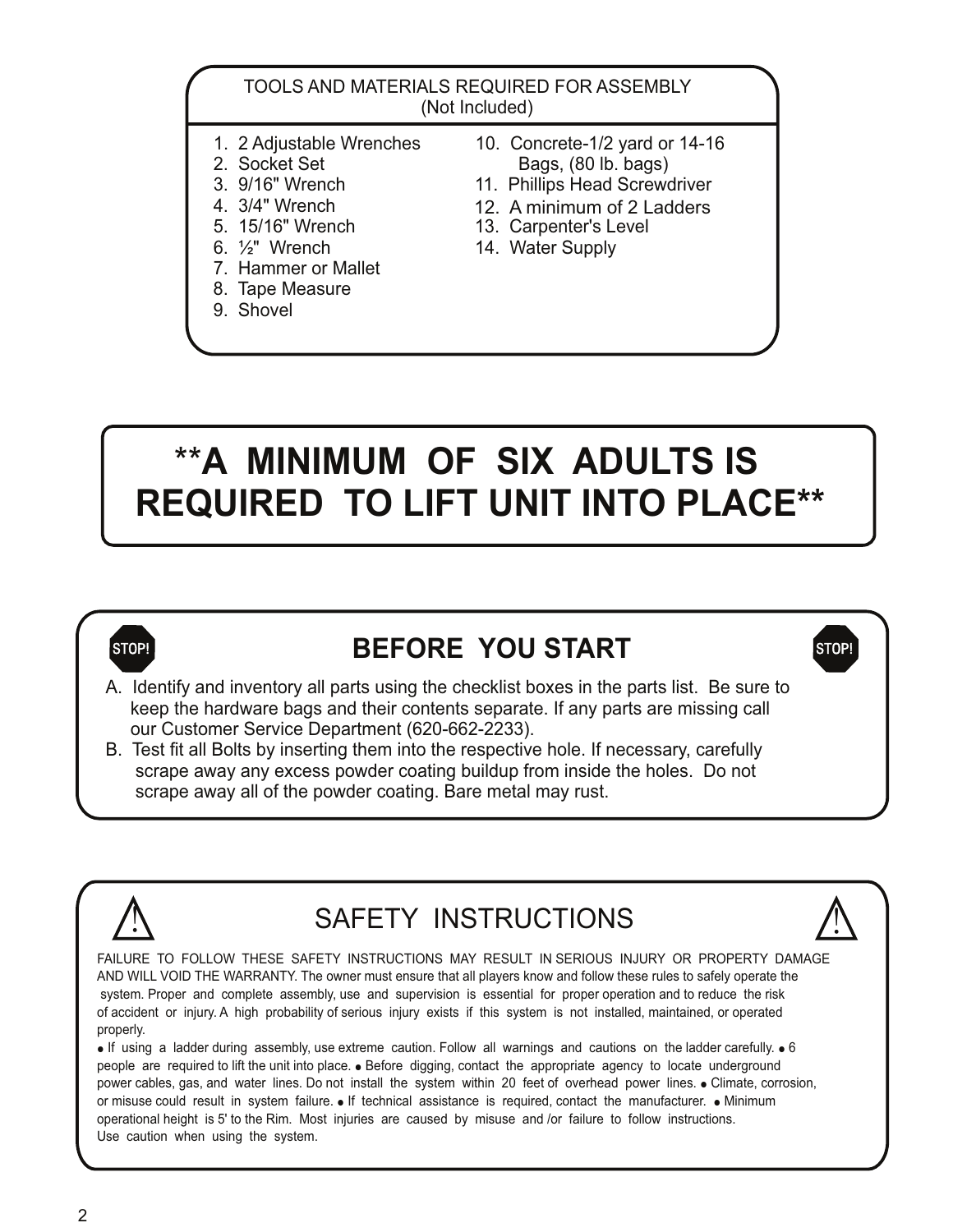Verify all parts listed on packing list are present prior to installation. Contact our Customer Service at 620-662-2233 for assistance with replacement of any parts missing or damaged.

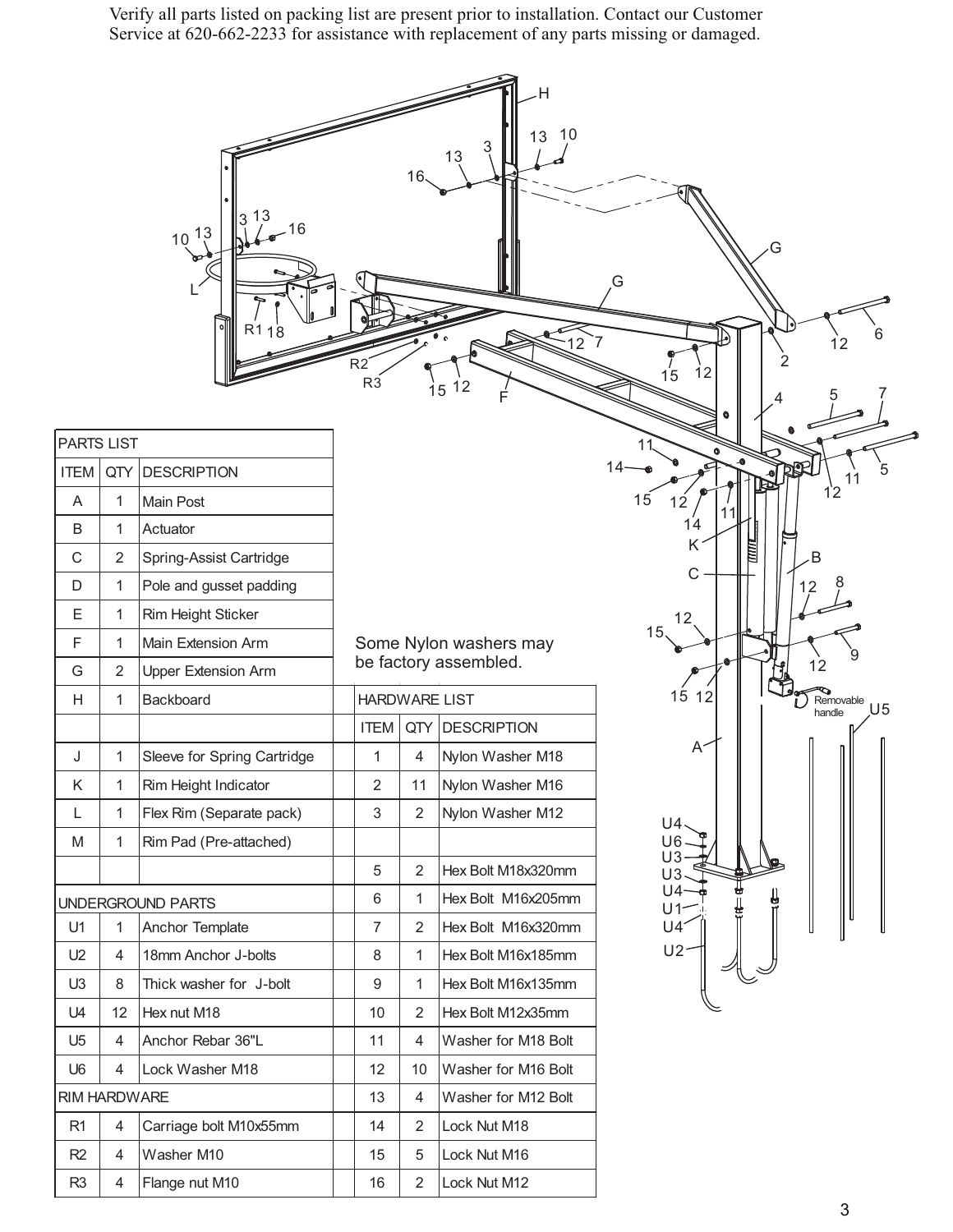NOTE: Before digging, call to locate any buried utility lines.

NOTE: At rim height 10', distance from the face of backboard to the front of Main Post $(A)$  is 48", Choose the proper location to dig for the concrete footing:

### STEP A

a. Dig a hole 48" deep and 21"x 21"square . The edge of the hole should be flush with the edge of the playing surface. If you live in an area where heavy frost can occur, it may pose a problem, consult your local building inspector to determine the appropriate hole depth.

NOTE: The hole must be at least 48" deep.

- b. Build a form before pouring the concrete pad, to ensure that the top of the concrete remains straight and square. The form should be placed about 1/2" above the playing surface to allow for water drainage.
- c. Bell out the bottom of the hole.

NOTE: A square hole prevents the rotation of the concrete.

NOTE: The area behind the playing surface must be cleared off by at least 3 feet to enable the user to stand behind the pole to adjust the Rim height.



- A. Thread a 18mm Hex Nut (U4) onto each of the 18mm J-Bolts (U2).Securely tighten the Nuts all the way down to the end of the threads.
- B. Slide the threaded end of the J-Bolts through the holes in the Anchor Template (U1) and secure each J-Bolt with a 18mm J-Bolt Hex Nuts(U4) as shown. Securely tighten all Nuts at this time.

NOTE: Make sure the curved " $J$ " ends of the J-Bolts are oriented in a rectangular pattern, as shown.





21"

48"

 $21$ "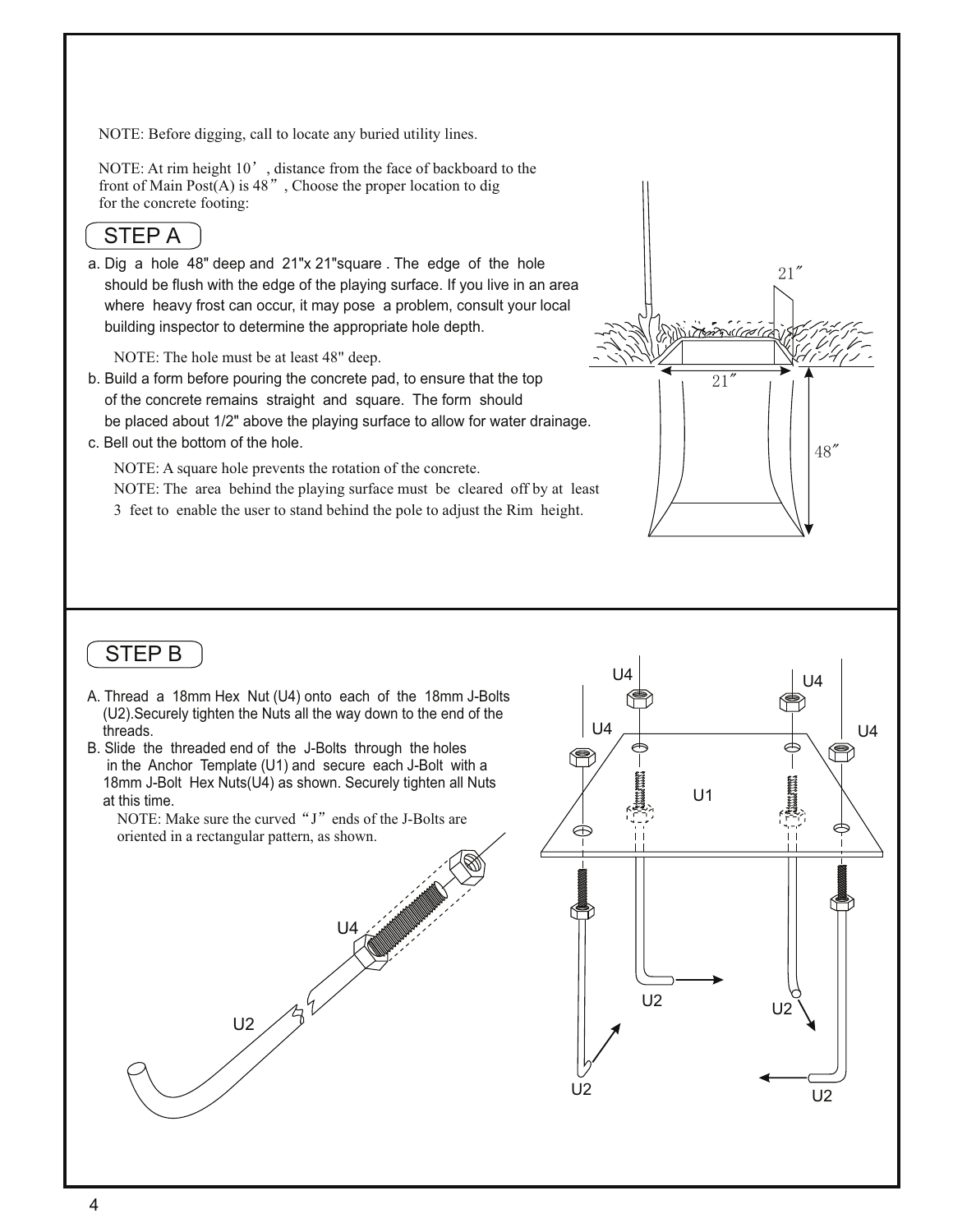#### STEP C

- a. Mix the concrete according to the instructions on the bags. Note that a thicker mix of concrete will dry stronger than a thin mix. Pour the concrete into the hole, stopping approximately 18 inches from the top of the hole.
- b. Insert the four pieces of Anchor Rebar (U5) into the hole, pushing each piece firmly to the bottom of the hole. The four pieces should be arranged in a square approximately 8 inches wide so that each piece of rebar will be positioned next to the J-Bolts when the J-Bolt Template is placed in the cement.
- c. Finish filling the hole to the top with concrete. The top of the concrete should reach just above the level of the top of the form.

#### STEP D

- a. Position the J-Bolt Template (U1) over the hole so that it is centered, with the sides of the plate square with the sides of the hole.
- b.Push the J-Bolts (U2) into the concrete until the J-Bolt Template is resting flat against the surface of the concrete.
- c. Grasp the tops of the J-Bolts and agitate the Template assembly back and forth repeatedly to eliminate any air bubbles in the concrete. Lift the Template slightly above the concrete when agitating . Make sure the Template is resting on the concrete after agitating. Form the concrete into a downward slope away from the Pole to allow water runoff.
- d. Clean off any concrete that may be on the J-Bolt Template or the exposed portions of the J-Bolts.
- e. Using a carpenter's level, make sure the Template is square to and level with the playing surface.
- f. Allow the concrete to cure for a minimum of 5-7 days before installing the rest of your basketball system. In cold , wet weather or humid climates, allow additional time for the concrete to cure.



U5

111117820111

YOU ARE NOW FINISHED WITH THE INITIAL ASSEMBLY STEPS. DO NOT PRO-CEED WITH THE ASSEMBLY UNTIL THE CONCRETE HAS FULLY CURED . CUR-ING WILL TAKE A MINIMUM OF 72 HOURS. IN HUMID CLIMATES OR WET WEATHER, ALLOW ADDITIONAL TIME FOR THE CONCRETE TO CURE.

# WARNING



NEVER USE THE SYSTEM WITHOUT FOLLOWING THE CEMENTING INSTRUCTIONS . FAILURE TO FOLLOW ALL OF THESE INSTRUCTIONS AND WARNINGS COULD LEAD TO SERIOUS PERSONAL INJURY OR PROPERTY DAMAGE AS LISTED ON PAGE ONE.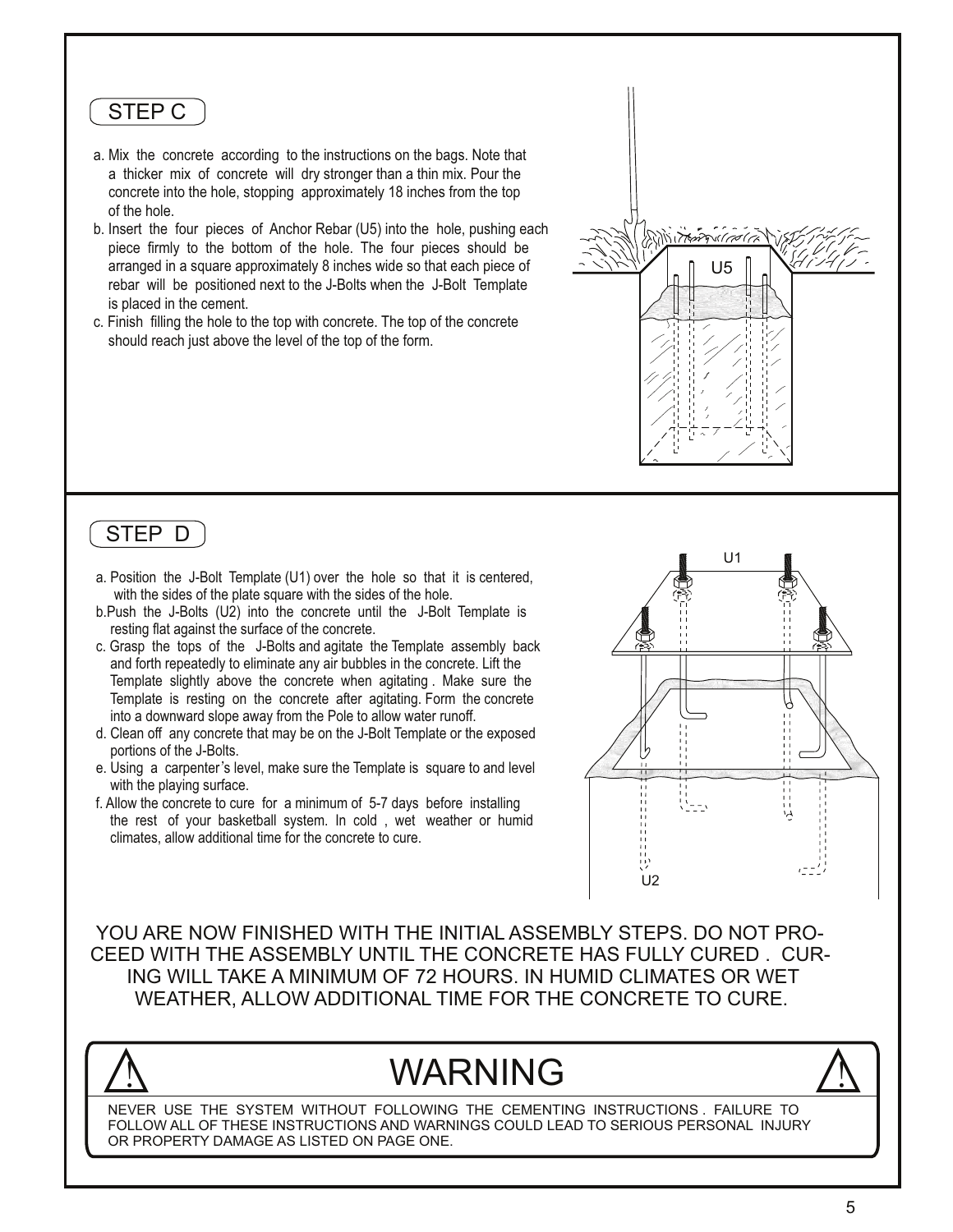### **WARNING** \*BECAUSE OF THE SIZE AND WEIGHT OF THE SYSTEM, A MINIMUM OF THREE ADULTS ARE REQUIRED FOR THE FOLLOWING STEPS\* STEP<sub>1</sub> A. Slide a 18mm Thick Washer (U3) over each of the J-Bolts (U2) as shown in FIGURE 1A. B. Remove the Padding from Main Post (A). Place the Main Post (A) over the J-Bolts. Slide a 18mm Thick Washer (U3), a Lock washer 18mm (U6) and thread a 18mm Hex Nut (U4) to each J-bolt. Tighten the Nuts only a few turns onto the J-Bolts as shown in FIGURE 1B. If the Main Post (A) is not exactly vertical, adjust the 18mm J-Bolt Hex Nuts (U4) located under C. the Post base. Tighten all of the Hex Nuts (U4) Above Post base when Main Post (A) is vertical. *NOTE: Face the Main Post (A) with Actuator Bracket facing away from playing court (as shown in FIGURE 1C).* Playing Court  $U4\Box$ U3 U6 U3  $112$ Back FIGURE 1B FIGURE 1A FIGURE 1C Nylon washer #1 may A be factory installed 1STEP<sub>2</sub>  $11 \t 5$ A. Slide the Main Extension Arm( $F$ ) over the top of the Main Post (A) F  $\Omega$ and attach to the lower pivot tube with a M18x320mm Hex Bolt (#5), 14 two M18 Flat Washers(#11), two Nylon Washers M18 (#1) and one Rubber pad Lock nut M18 (#14). face upward. Do not over tighten this bolt and nut. *Note: make sure Nylon washers locate between Main Extension Arm (F) and Post (A). The Nylon washers may be factory-assembled.*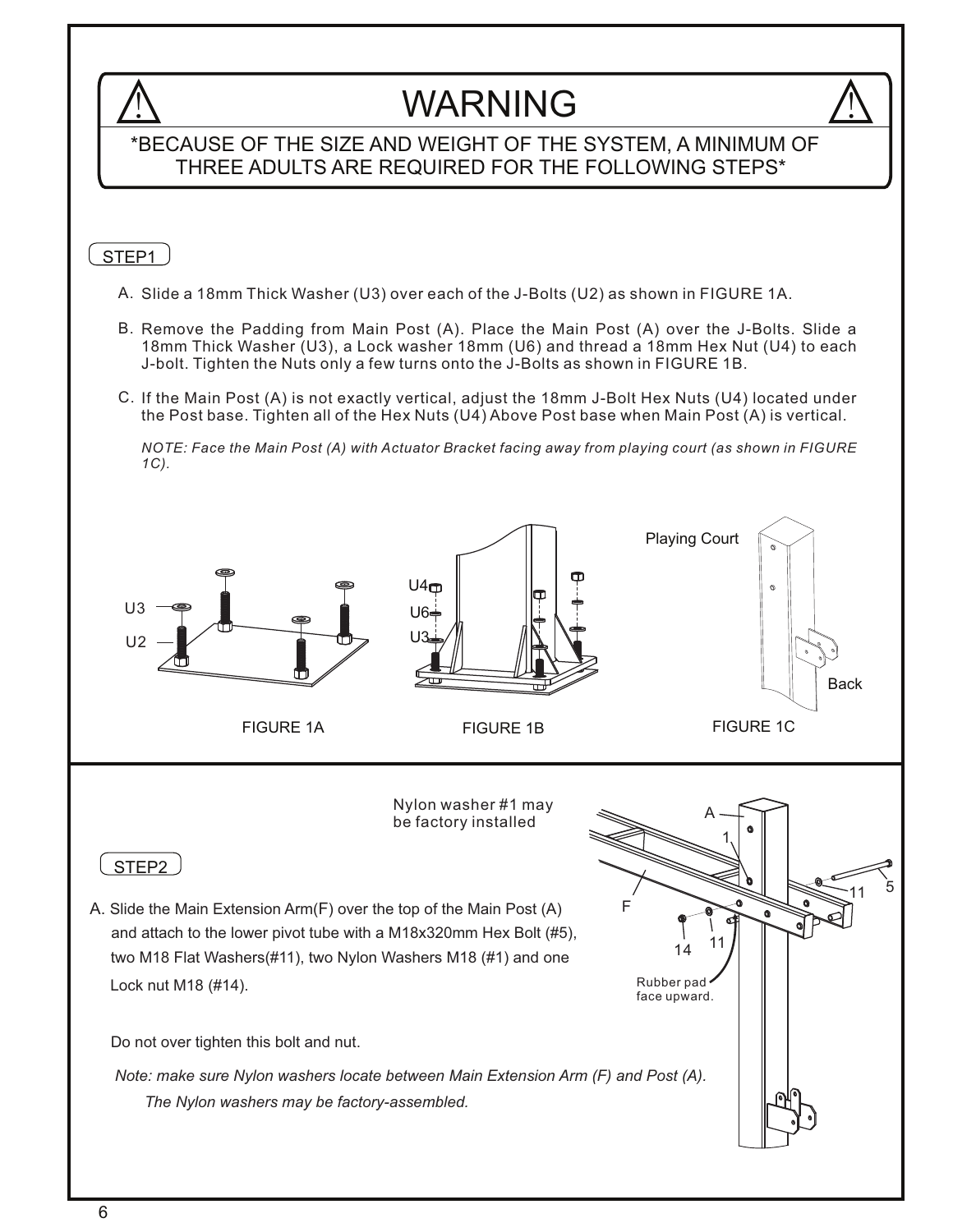## STEP<sub>3</sub>

- A. **Connect Actuator to Main Extension arm.** the last set of welded tubes on the Main Extension Place the upper bracket of Actuator(B) between Arm (F), attach the two parts using Hex bolt M18X320mm (#5), two Flat Washers M18 (#11), one Lock nut (#14). F
- B. **Connect Actuator(B) to the mounting bracket welded in the middle of Post (A),** using one Hex Bolt M16x135mm (#9), two flat Washers for M16 Bolt (#12), two Nylon Washers (#2), and one Lock Nut for M16 bolt (#15).

*Note: make sure Nylon washers go between Actuator and Mounting Bracket.*

C. **Attached Crank handle to the actuator.** Slide Removable Crank handle onto the shaft sticking out of Gear Box (Actuator), lock it in place with attached pin.



### STEP 4

A. Slide Steel Sleeve (J) thru both tubes welded at the top end of Spring-Slide one Washer M16 (#12) over one Hex Bolt M16x320mm Make sure the Rim Height Indicator(K) hang freely along side of Spring-Assist Cartridge (C). Assist Cartridge (C). Place the top of Spring-Assist between Main extension (F), align the Steel Sleeve (J) with the second set of welded tubes on the Main Extension Arm (F), place the Stainless steel Rim Height Indicator (K) beside the Spring-Assist Cartridge (C). Do not over tighten this bolt because this is the pivot point. (#7), and slide this Bolt all the way thru Main Extension Arm (F), one Nylon washer M16(#2), Steel Sleeve (J), Rim Height indicator (K), another Nylon washer (#2) , and the other side of Main Extension Arm (F). Secure it with one Flat Washer M16 (#12), one Lock nut M16 (#15).

*Nylon washer locates between Steel sleeves (J) and Main Extension Arm (F). They may be factory-assembled already.*

B. Attach the bottom of Spring-assist Cartridges (C) to the Main post Bracket by using a Hex Bolt M16x185mm (#8), two Flat Washers M16 (#12), one Nylon Washer M16 (#2) and one Hex Nut M16 (#15).

*Note: Nylon washer goes between two Cartridges.*

C. Remove and discard the Steel spreader bracket from the Spring-Assist Cartridges.

#### STEP<sub>5</sub>

A. Attach the Two Upper Extension Arms (G) to Main Post (A) with one Hex Bolt M16x205mm (#6), two Flat Washers M16 (#12), two Nylon washers M16 (#2) and one Lock nut M16 (#15)

*Note: the Nylon washers go between Upper extension arm and Main Post.*

*Do not tighten at this time.*

 $\mathfrak{D}$ 

7

12

Spreader bracket

 $\mathfrak{p}$ 

B

 $i$ 12  $8$ 

G

2

2

 $12^{2}$ 

F A

G

12 15

F

J 2

K A

C

12 15

15